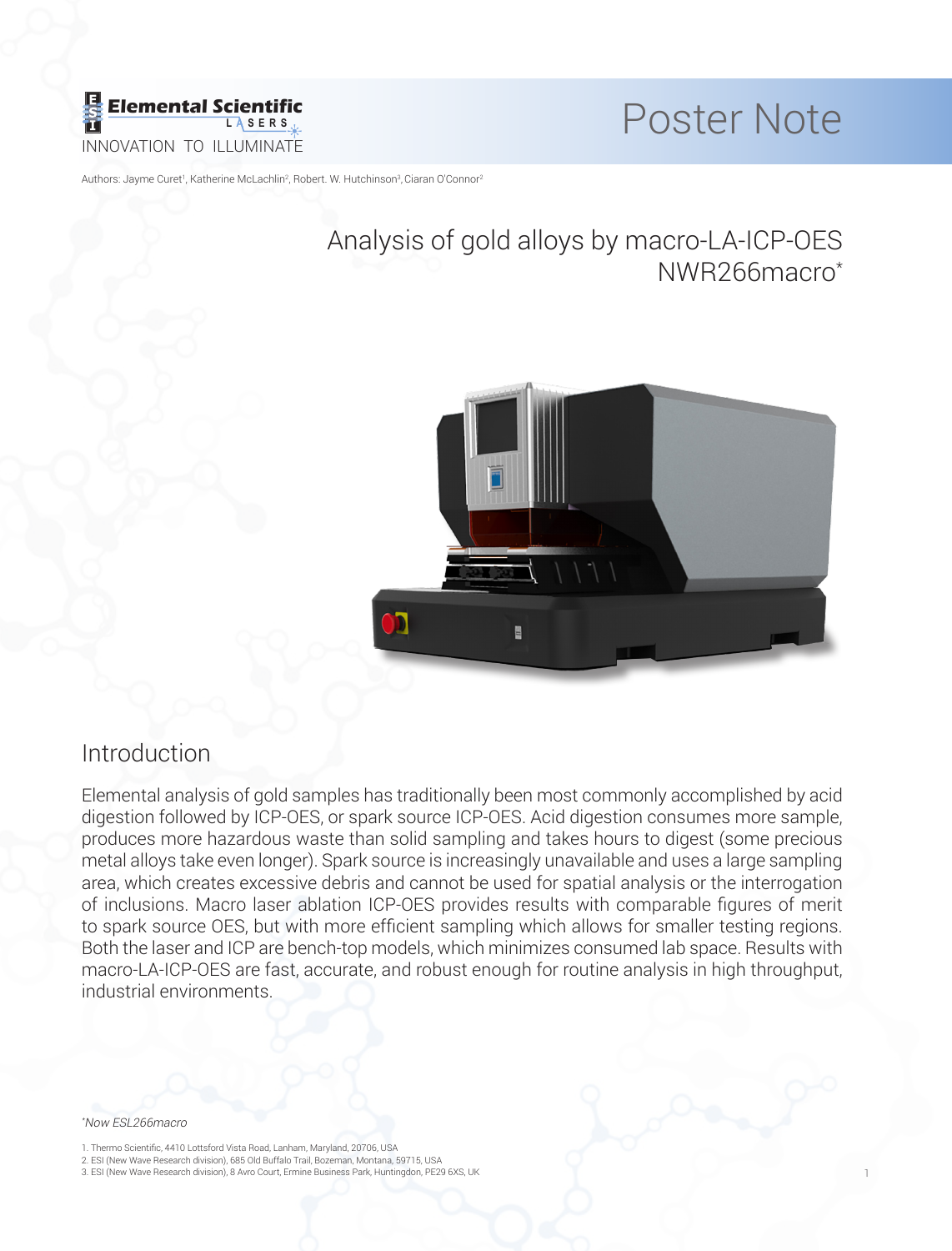### **Elemental Scienti L A SER S** INNOVATION TO ILLUMINATE

# Method

 $\overline{2}$ 

Four in-house standards of gold alloy were analyzed using an Elemental Scientific NWR266macro laser ablation system and an iCAP 7600 dual view ICP (Thermo Scientific). The use of the macro laser ablation system is important because the high energy allows an extremely large beam to be employed, averaging out heterogeneity in the sample. The samples were analyzed for Au, Ag, Cu, Zn, Co, Fe, Ni, and Pb. Multiple wavelengths were chosen for each element. Ni, Pb, and Co were analyzed axially, while Au, Ag, Cu, Zn, and Fe were analyzed radially, based on the anticipated signal intensity for each element.

| <b>Parameters Employed</b> |                                 |                       |  |  |  |  |  |  |
|----------------------------|---------------------------------|-----------------------|--|--|--|--|--|--|
| Parameter                  | Ablation                        | Pre-ablation          |  |  |  |  |  |  |
| Spot diameter              | 780 µm                          | 780 µm                |  |  |  |  |  |  |
| <b>Fluence</b>             | 4.3 $J/cm2$                     | $2$ J/cm <sup>2</sup> |  |  |  |  |  |  |
| Repetition rate            | 10 Hz                           | 10 Hz                 |  |  |  |  |  |  |
| Scan speed                 | $40 \mu m/s$                    | $75 \mu m/s$          |  |  |  |  |  |  |
| Nebulizer flow             | $0.45$ L/min                    |                       |  |  |  |  |  |  |
| Aux flow                   | $0.8$ L/min                     |                       |  |  |  |  |  |  |
| RF power                   | 1350 W                          |                       |  |  |  |  |  |  |
| Integration time           | 20 s UV axial<br>5 s Vis Radial |                       |  |  |  |  |  |  |

Table 1. Parameters of the analysis. The 780 µm spot was utilized for maximum sensitivity, presenting large amounts of sample to the ICP.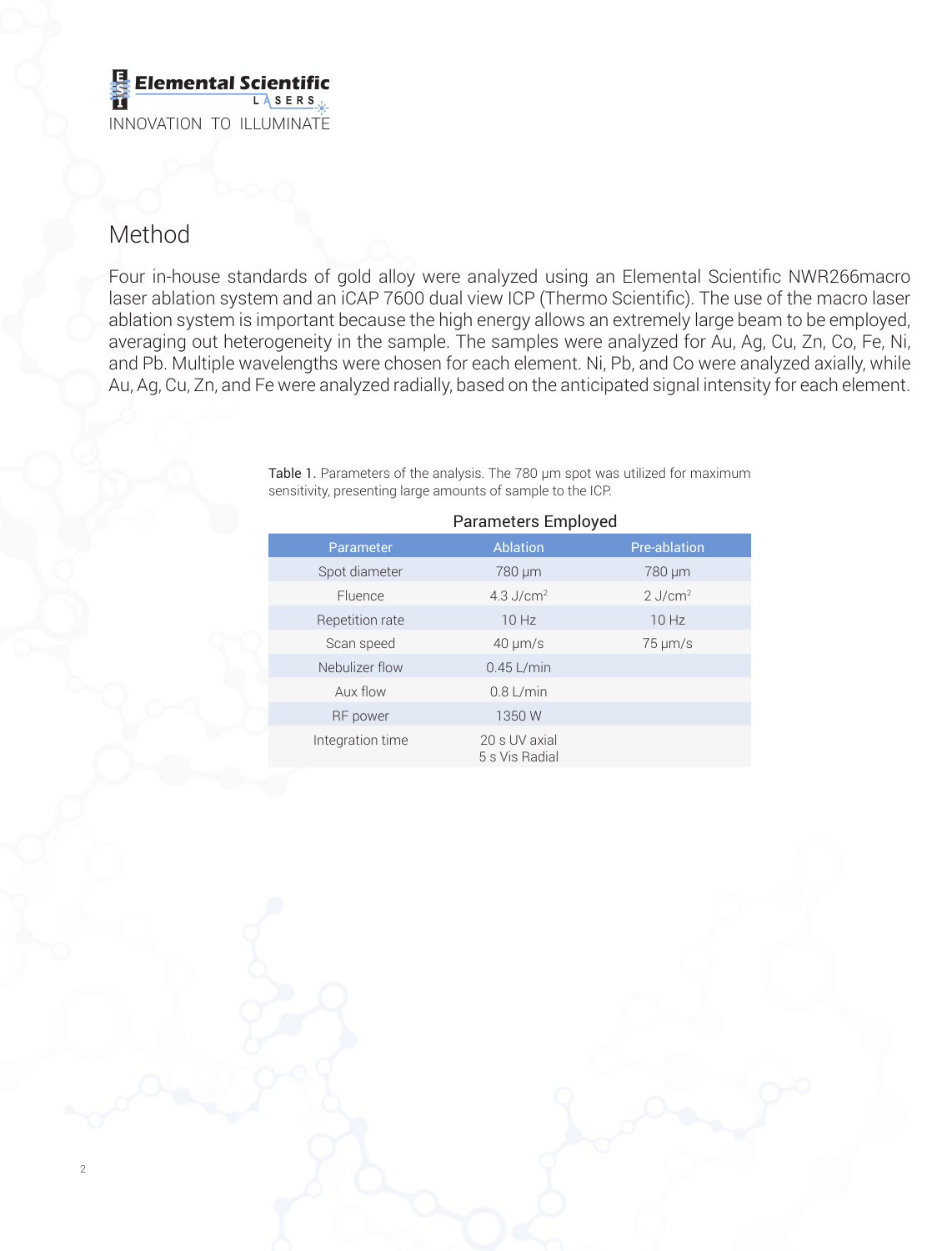





 $\,0\,$  $\dot{0}$  $\dot{\bf 6}$ 3 Concentration [%] Concentration [%]<br> $f(x) = b^*x + a$ <br>dence Delta at 90%<br> $\rightarrow$ -200.720<br> $\rightarrow$ -200.720 .<br>StdErr 1,884.076 37.208<br>122.562 1.975<br>243.852 50.26  $\begin{array}{r} 50.261 \\ \hline 0.998831 \\ \hline 0.027 \frac{\pi}{6} \\ 0.002918 \frac{\pi}{6} \end{array}$  $R^2$ <br> $R^2$ <br> $BEC$ <br> $|DL(LOD)$ 

excellent linearity and low detection limits.

 $|p|$ 

Details<br>KBI  $\overline{16}$  $\frac{1}{4}$ 

> $10^{\circ}$  $_{\rm 8}$  $_{\rm 6}$  $\overline{4}$

 $\,2$ 

 $\sum_{\substack{10 \text{odd } n \text{ odd}}}^{\infty}$   $\sum_{\substack{10 \text{odd } n \text{ odd}}}^{\infty}$  2n 334.502 radial